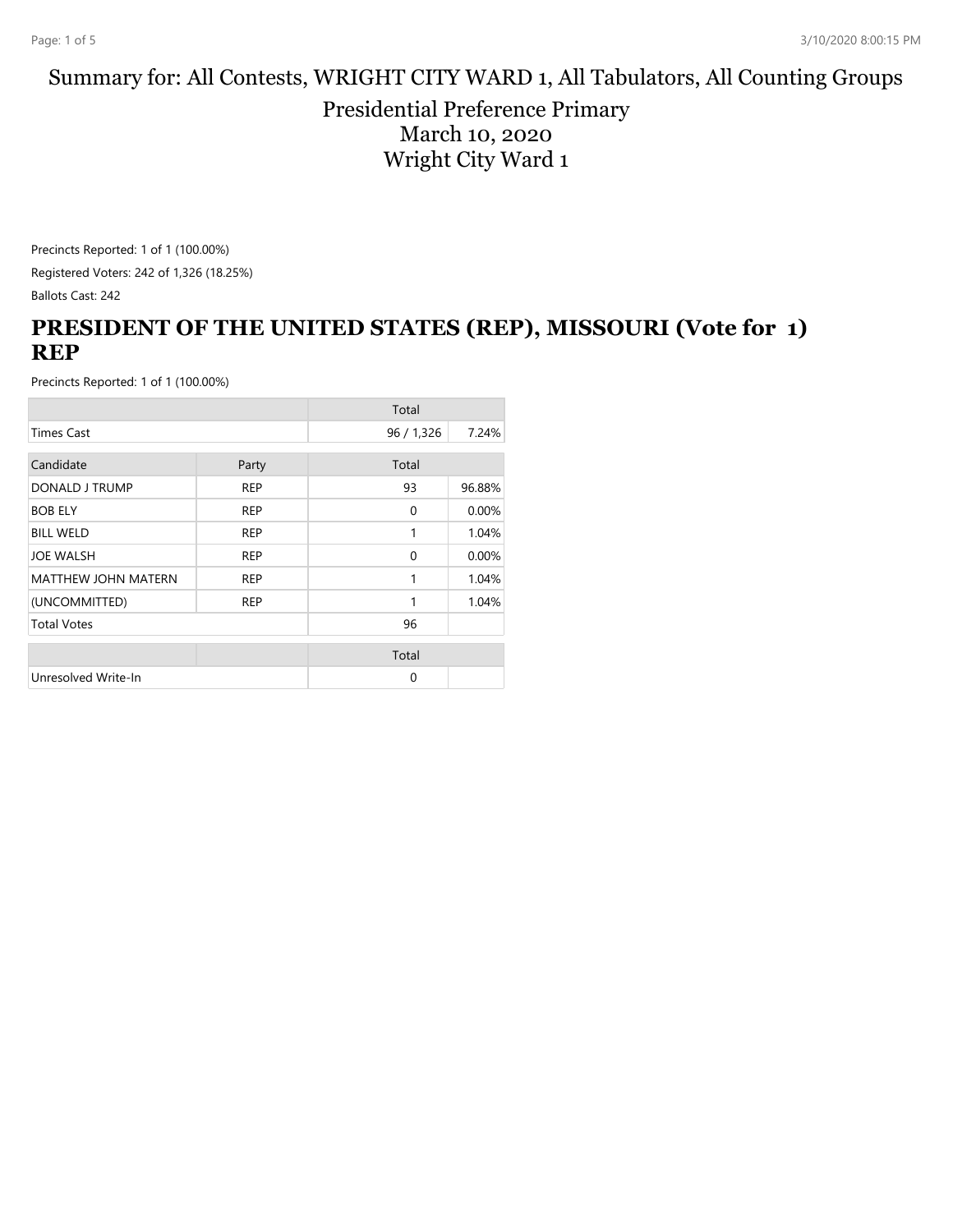## **PRESIDENT OF THE UNITED STATES (DEM), MISSOURI (Vote for 1) DEM**

|                        |            | Total       |          |
|------------------------|------------|-------------|----------|
| <b>Times Cast</b>      |            | 146 / 1,326 | 11.01%   |
| Candidate              | Party      | Total       |          |
| <b>AMY KLOBUCHAR</b>   | <b>DEM</b> | $\Omega$    | 0.00%    |
| TOM STEYER             | <b>DEM</b> | 1           | 0.68%    |
| <b>TULSI GABBARD</b>   | <b>DEM</b> | 1           | 0.68%    |
| LEONARD J. STEINMAN II | <b>DEM</b> | 0           | 0.00%    |
| <b>CORY BOOKER</b>     | <b>DEM</b> | $\Omega$    | 0.00%    |
| JOSEPH R. BIDEN        | <b>DEM</b> | 75          | 51.37%   |
| ELIZABETH WARREN       | DEM        | 3           | 2.05%    |
| PETE BUTTIGIEG         | DEM        | 0           | $0.00\%$ |
| <b>BERNIE SANDERS</b>  | DEM        | 62          | 42.47%   |
| <b>VELMA STEINMAN</b>  | <b>DEM</b> | 0           | 0.00%    |
| <b>HENRY HEWES</b>     | DEM        | $\Omega$    | $0.00\%$ |
| <b>ANDREW YANG</b>     | <b>DEM</b> | 0           | 0.00%    |
| ROQUE DE LA FUENTE     | DEM        | 0           | $0.00\%$ |
| JOHN K. DELANEY        | <b>DEM</b> | 0           | 0.00%    |
| JULIAN CASTRO          | DEM        | 0           | $0.00\%$ |
| <b>DEVAL PATRICK</b>   | <b>DEM</b> | 0           | 0.00%    |
| MARIANNE WILLIAMSON    | DEM        | 0           | $0.00\%$ |
| <b>MICHAEL BENNET</b>  | <b>DEM</b> | $\Omega$    | 0.00%    |
| MICHAEL R. BLOOMBERG   | DEM        | 2           | 1.37%    |
| <b>STEVE BURKE</b>     | DEM        | $\Omega$    | $0.00\%$ |
| ROBBY WELLS            | DEM        | 0           | 0.00%    |
| WILLIAM C. (BILL) HAAS | DEM        | $\Omega$    | $0.00\%$ |
| (UNCOMMITTED)          | DEM        | 2           | 1.37%    |
| <b>Total Votes</b>     |            | 146         |          |
|                        |            | Total       |          |
| Unresolved Write-In    |            | 0           |          |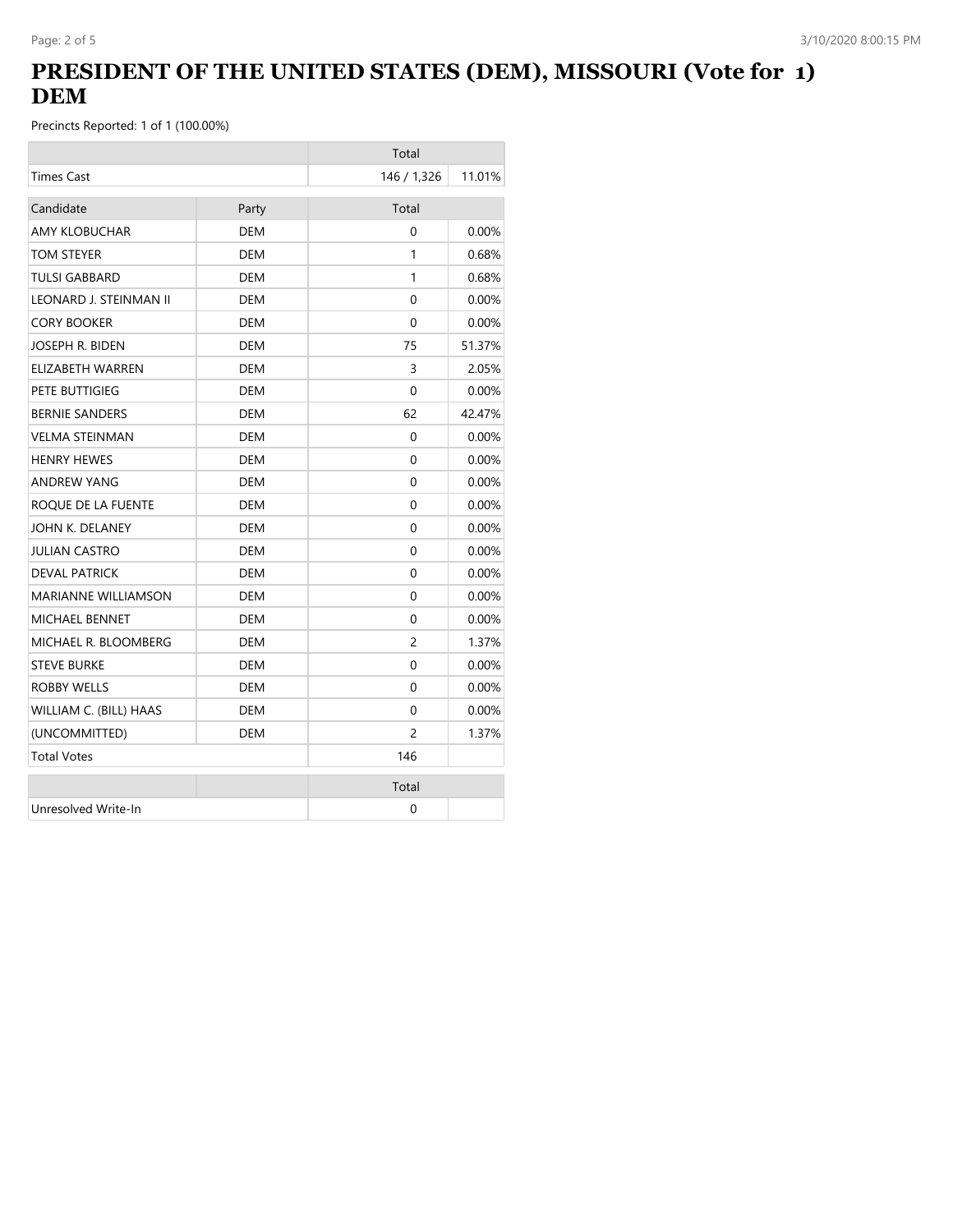# **PRESIDENT OF THE UNITED STATES (LIB), MISSOURI (Vote for 1) LIB**

|                         |       | Total   |          |
|-------------------------|-------|---------|----------|
| <b>Times Cast</b>       |       | 0/1,326 | $0.00\%$ |
| Candidate               | Party | Total   |          |
| <b>JACOB HORNBERGER</b> | LIB.  | 0       | N/A      |
| (UNCOMMITTED)           | LIB.  | 0       | N/A      |
| <b>Total Votes</b>      |       | 0       |          |
|                         |       | Total   |          |
| Unresolved Write-In     |       | 0       |          |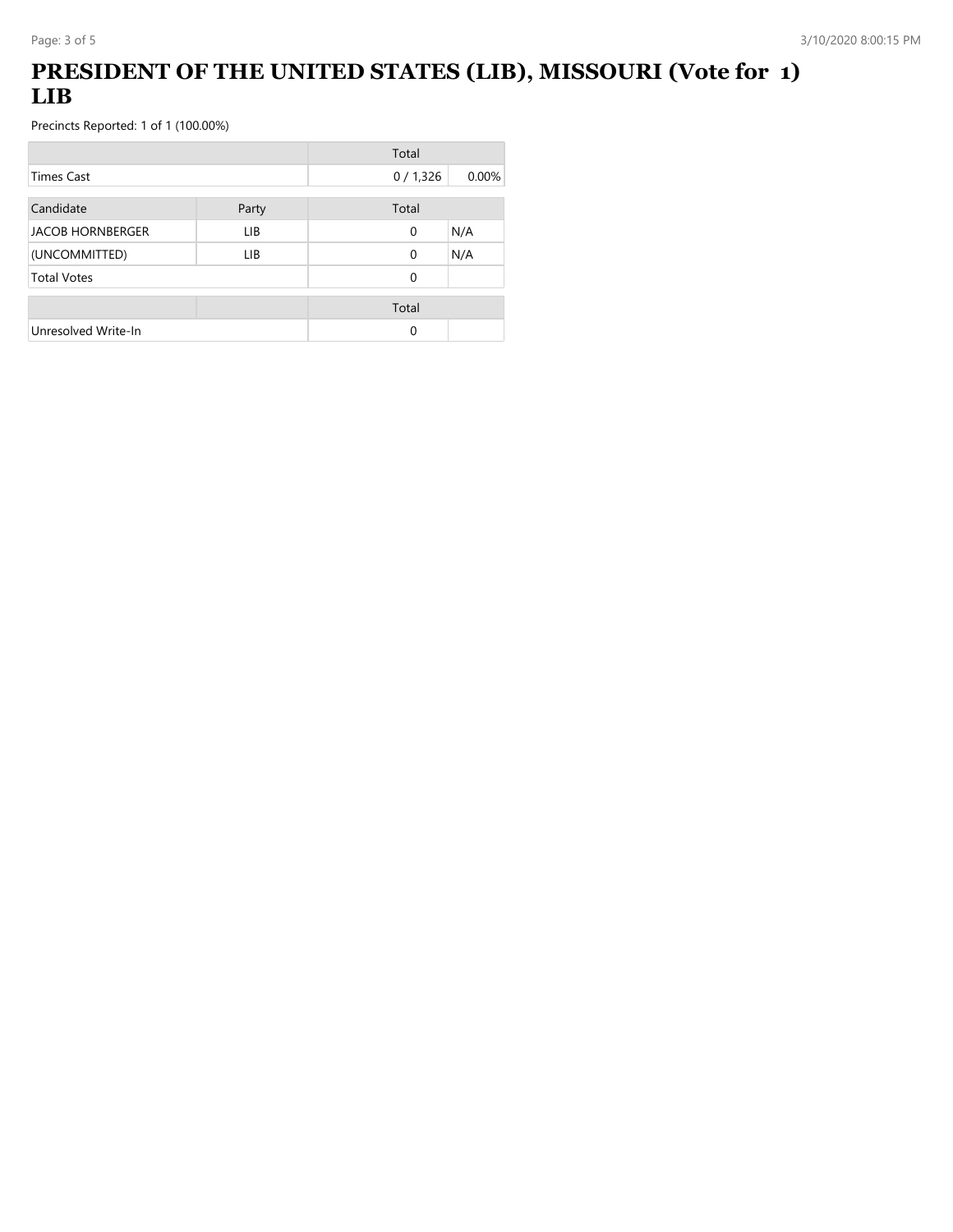## **PRESIDENT OF THE UNITED STATES (GRN), MISSOURI (Vote for 1) GREEN**

|                      |       | Total        |       |
|----------------------|-------|--------------|-------|
| <b>Times Cast</b>    |       | 0/1,326      | 0.00% |
| Candidate            | Party | Total        |       |
| <b>HOWIE HAWKINS</b> | GREEN | $\mathbf{0}$ | N/A   |
| DARIO HUNTER         | GREEN | $\Omega$     | N/A   |
| <b>DAVID ROLDE</b>   | GREEN | $\mathbf{0}$ | N/A   |
| (UNCOMMITTED)        | GREEN | $\Omega$     | N/A   |
| <b>Total Votes</b>   |       | $\Omega$     |       |
|                      |       | Total        |       |
| Unresolved Write-In  |       | 0            |       |